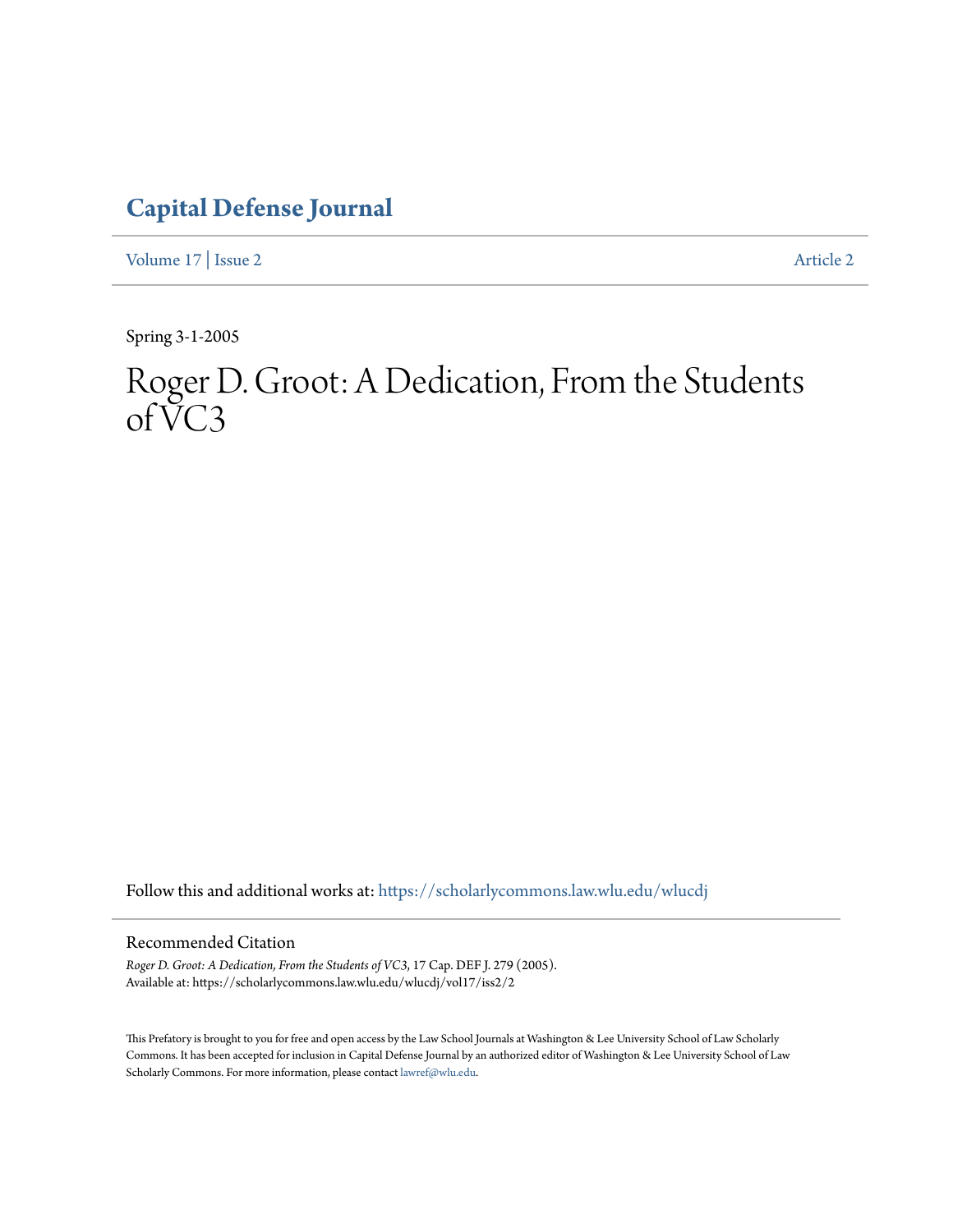## **From the Students of VC3**

Our first experience at law school was listening to Professor Roger Groot speak during the first-year orientation. He told us that when we graduated we would represent people in a wide range of cases: from closing million dollar deals to writing wills, from defending a simple driving under the influence case to mounting a capital defense. Regardless of our own thoughts on the gravity of the case, it would be the most important thing in that client's life, and he or she deserved the best representation we could provide.

Professor Groot set a high standard for our class, as he does for every class. But he did not ask anymore from us than he has given in his career. His reputation as a great scholar, a bulwark of the Washington and Lee faculty, and a capital defender is well known.

What is less well known are the small contributions he has made to the community. Many new Washington and Lee law students have had the somewhat unsettling experience of meeting a local Lexingtonian and learning that he or she was a former client of Professor Groot. Brave students occasionally ask in what capacity Professor Groot represented this person and fully expect to hear the details of an (apparently successful) defense of a grisly murder charge. These law students are usually shocked to hear a much more mundane answer such as "he drafted a will for me when I couldn't afford to pay anyone to do it," "he presided at my wedding ceremony," or "he helped me out when he was on the Buena Vista town council."

He has used his considerable talents to help in countless modest matters. Yet in those instances he has shown no less care or vigor than those familiar with his scholarship or capital defense representation would expect. This corner of the world is a better place for Professor Groot having practiced law here.

Moreover, he has inspired generations of law students to emulate his example in their own practices. Not everybody will contribute by defending a capital case or writing leading scholarly commentary. However, we can all try to do the little things to provide help to those who desperately need it in a skillful and professional manner. Those who have followed Professor Groot's example have made their corners of the world better places as well. Perhaps they are his greatest legacy. As we, the students of VC3, prepare to embark on our own legal careers we hope to follow that tradition. It is a lofty standard, but Professor Groot has inspired us to reach toward it.